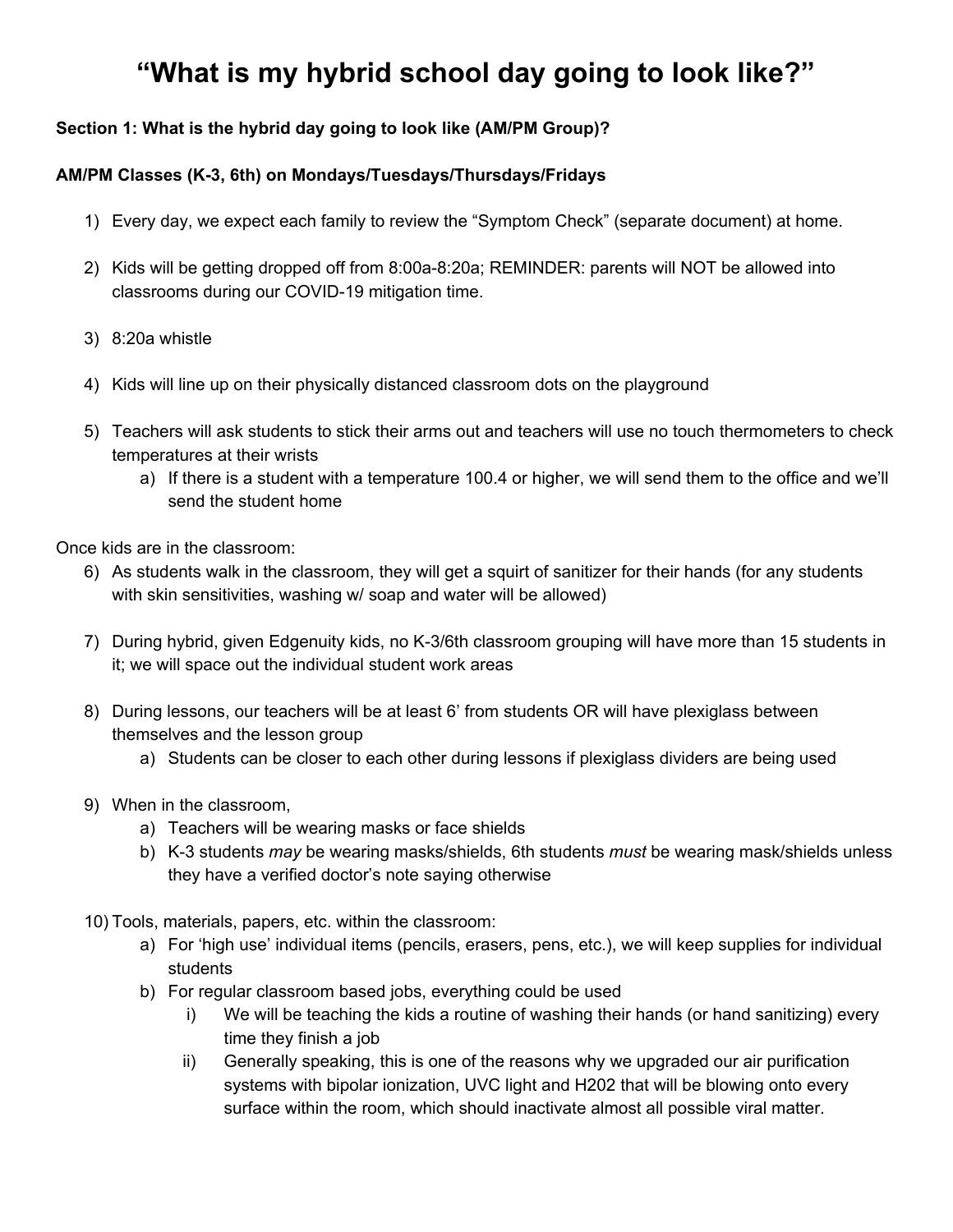- 11) When we go outside to recess, kids will be sanitizing (or washing) their hands when they go out and when they come back in
- 12) PE/recess: We will be doing primarily outdoor-based activities, weather permitting. We will be sanitizing PE/recess equipment multiple times per day.
- 13) End of day:
	- a) We will take the kids to pick-up at 11:20a out front (pick-up 11:20a-11:30a)
		- i) Some students might've ordered hot lunch; with this group, it'll be 'grab and go' to the parking lot unless they're going to After Care
- 14) Lunch Break for the teachers from 11:30a 12:20p
	- a) During this time, custodial staff will do all the common surface sanitize wipe downs within each classroom
- 15) PM Groups start at 12:20p (same rules as the AM Group)

#### **Bigger picture Goals:**

Goal 1: Keep co-teachers more than 6' apart from each other (unless plexiglass in between)

Goal 2: Keep teachers more than 6' from students as much as reasonably possible (unless plexiglass in between)

- We're trying to avoid ANY adult being within 6' of another person for MORE than 15 minutes - this is 'sustained close contact' in the COVID-19 rules, and we want to AVOID that if possible

Goal 3: Keep students at least 3' apart from each other when inside (unless plexiglass in between)

Goal 4: Have kids (and staff) wash their hands at every 'transitional' point (inside to outside, between jobs, etc.) during the day.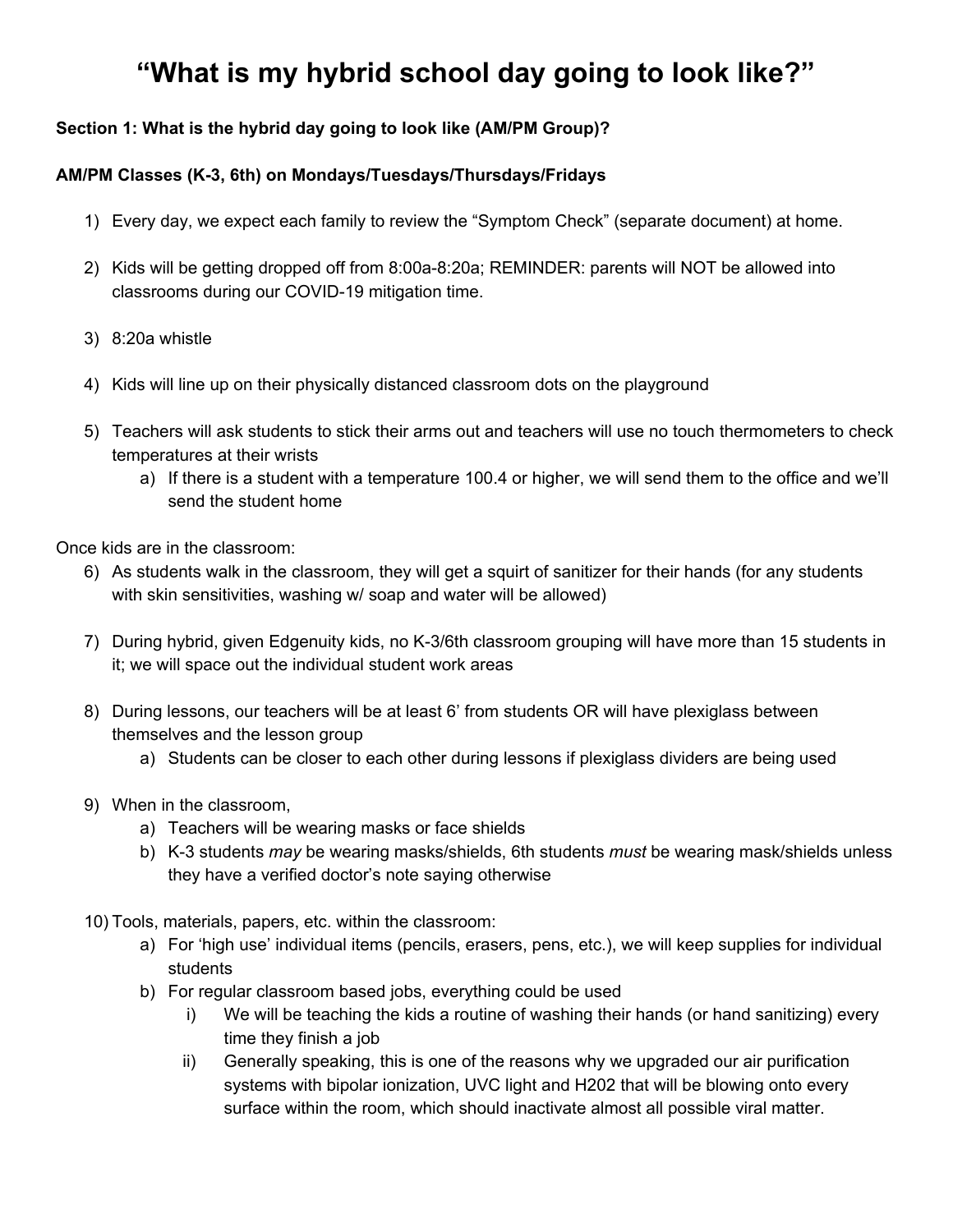# **Section 2: What is the hybrid day going to look like (A/B Group)?**

### **A/B Classes (4-5, 7-8th Grade) on Mondays/Tuesdays/Thursdays/Fridays**

- Kids getting dropped off from 8:10a-8:30a
- 8:30a whistle
- Kids will line up on their classroom dots
- Teachers will ask students to stick their arms out and teachers will use no touch thermometers to check temperatures at their wrists
	- a) If there is a student with a temperature exceeding 100.4 degrees, we'll have them go to the office and we'll send the student home

Once kids are in the classroom:

- As students walk in the classroom, they get 1 squirt of sanitizer for their hands (for any students with skin sensitivities, washing w/ soap and water allowed)
- Given Edgenuity kids, no 4-5 / 7-8th grade level grouping will have more than 16 students in it; for their individual work areas, space them out
- During lessons, teacher will be at least 6' from students OR there will be plexiglass between teacher and the lesson group
- Students can be closer to each other during lessons if plexiglass dividers are being used

When in the classroom,

- Teachers need to be wearing masks or face shields
	- students *must* be wearing mask/shields unless they have a verified doctor's note saying otherwise
	- Students not required to wear masks during outdoor recess, lunch or PE
- Tools, materials, papers, etc. within the classroom:
	- $\circ$  For the 'high use' individual stuff (pencils, erasers, pens, etc.), we'll keep supplies individualized
	- For regular classroom based jobs, everything can be used
		- i) We will be teaching kids to wash their hands (or hand sanitize) every time they finish a job
- If we take the kids outside for a recess, to work outside, etc.:
	- $\circ$  Kids will sanitize (or wash) their hands when they leave and when they come back inside
- PE/recess: We'll encourage outdoor-based activities for these weather permitting, and you can use whatever equipment you would normally use. We'll sanitize this equipment multiple times per day.
- 4-5 / 6-8 Students WILL have a lunch recess / lunch period:
	- $\circ$  4-5 recess: 11:45a 12:10p; lunch 12:10-12:35p (max 30 kids in this group)
	- $\circ$  7-8 recess: 12:25p 12:50p; lunch 12:50-1:15p (max 30 kids in this group)
	- $\circ$  \*\*\*Note the time differences: We had to stagger them a bit given the 12:20 'PM' Group and the During School B/ASC happening\*\*\*
- End of day:
	- b) We will take the kids to pick-up at 3:10p out front (pick-up 3:10-3:20p)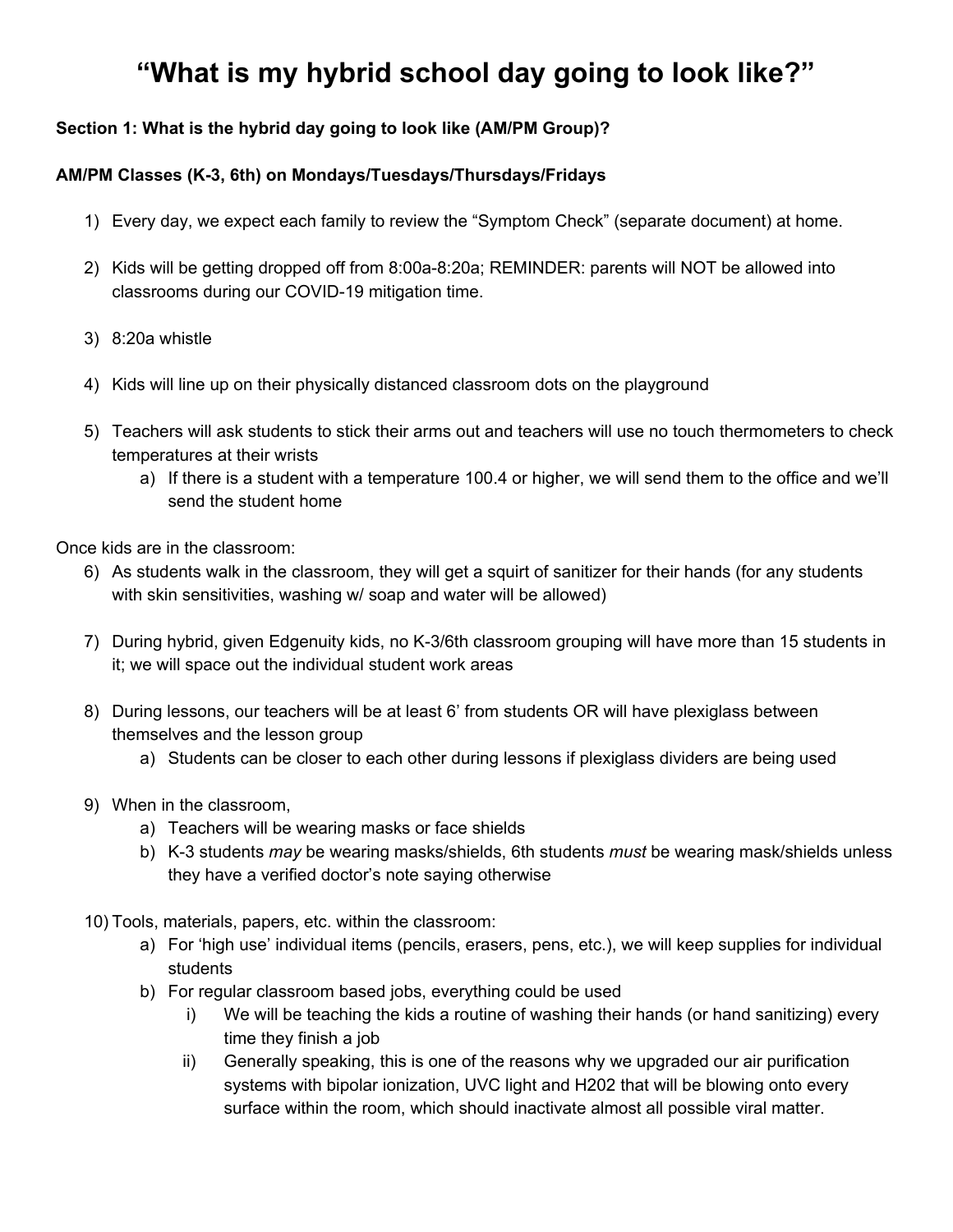#### **Instruction specific items for A/B Groups:**

- As you know, we've got these divided by grade levels; we will EITHER have 4th or 5th graders or 7th or 8th graders on the site-based Hybrid days.
	- For the grade levels that are at home, we still be providing video-conference based lessons (though not as many; 2-3 plus independent work)

### **Bigger picture Goals:**

Goal 1: Keep co-teachers more than 6' apart from each other (unless plexiglass in between);

Goal 2: Keep teachers more than 6' from students as much as reasonably possible (unless plexiglass in between);

- We're trying to avoid ANY adult being within 6' of another person for MORE than 15 minutes - this is 'sustained close contact' in the COVID rules, and we want to AVOID that if possible

Goal 3: Keep students at least 3' apart from each other (unless plexiglass in between)

Goal 4: Have kids (and staff) wash or sanitize their hands at each 'transitional' point (inside to outside, between jobs, etc.)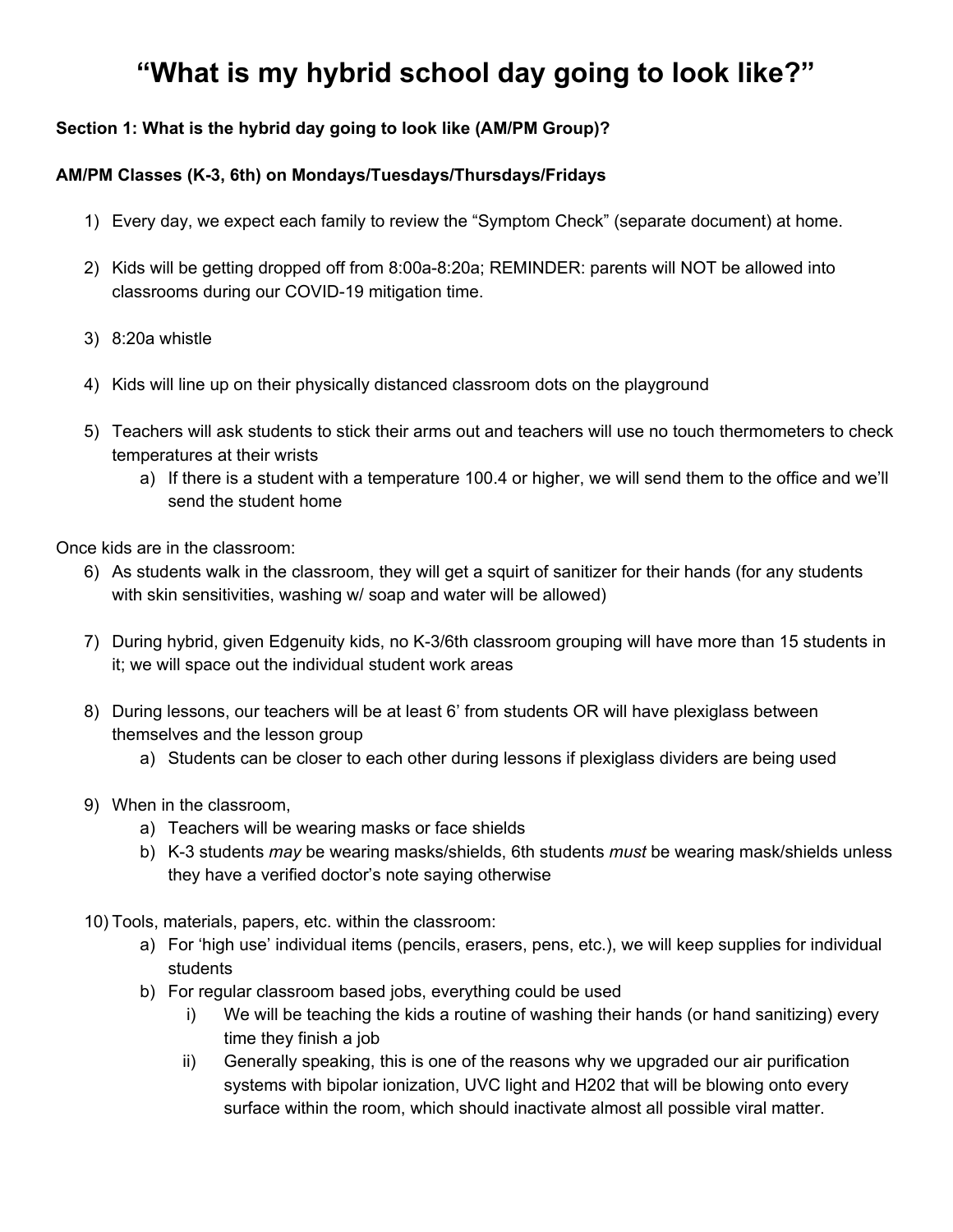**Section 3: What's going to be different in my classroom?**

We've got 'dots' physically spaced on the playground by classroom color for line up at the bell (picture **of our 'Green' dots below):**



**All individual student desks will have Study Carrels on them with plexiglass faces; and during hybrid, with only ½ the desks being used, we will have the kids spaced out:**



**'Regular' tables will also have plexiglass dividers on them:**

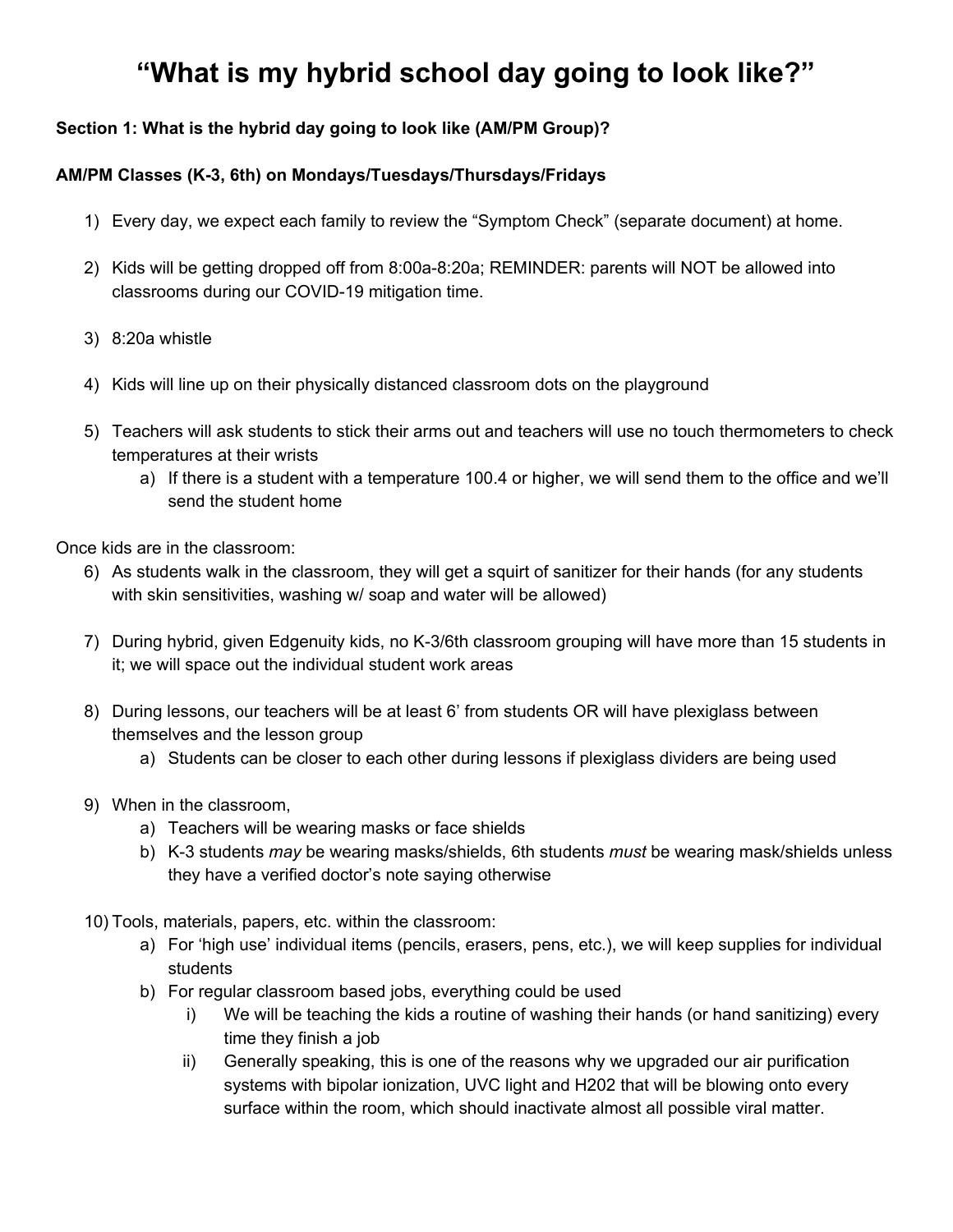**Teacher Lesson Tables, including the Kidney tables, will have plexiglass dividers on them like these:**



When we're inside, **teachers will be wearing cloth masks or face shields (like the ones in the pictures below**). For students 4th grade and older, they will be wearing masks or face shields as well. For students 3rd grade and younger, they may wear cloth masks or face shields.





We're going to have no-touch hand sanitizer devices like this one in every classroom, in the MPR and **at the lunch areas.**